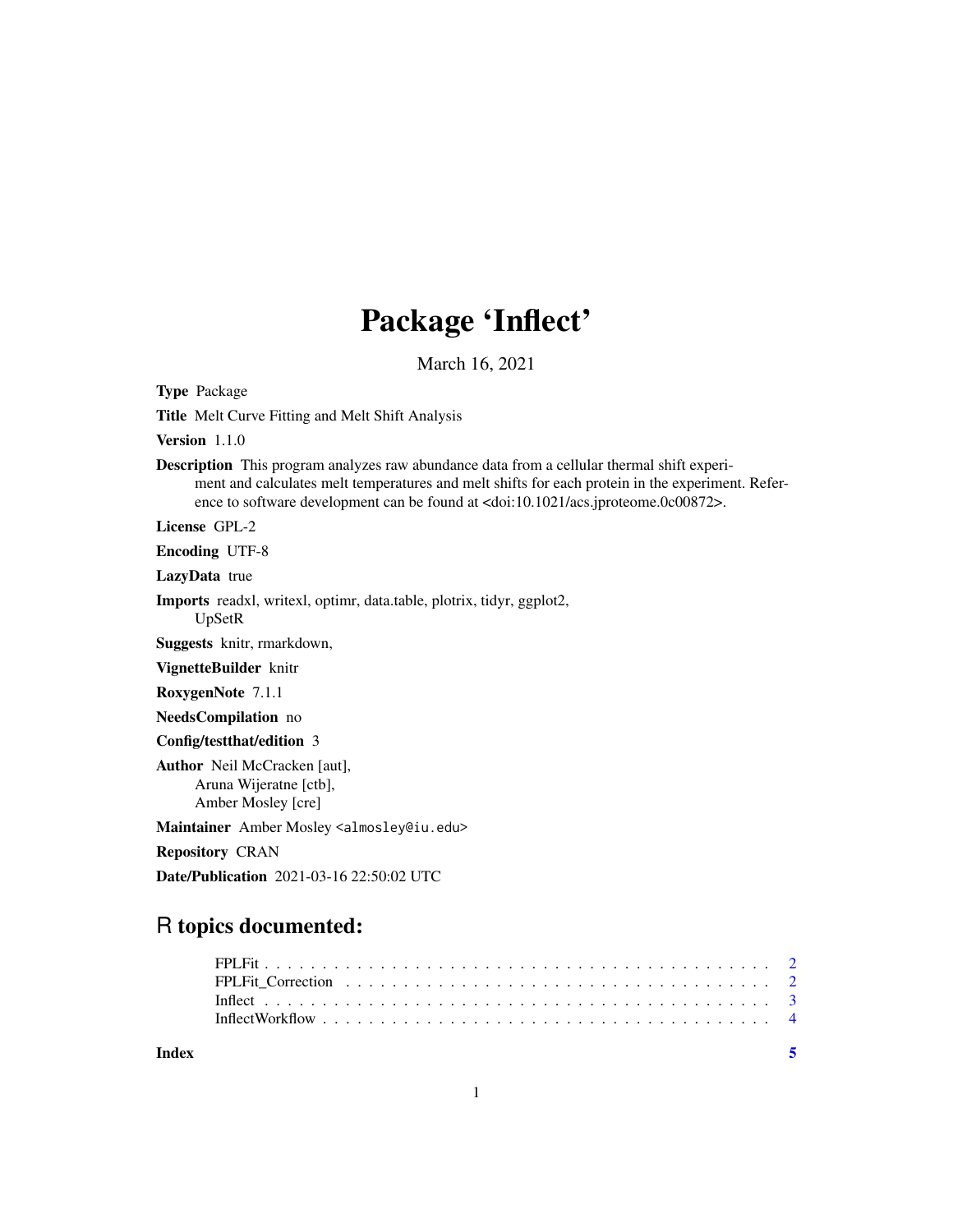<span id="page-1-0"></span>FPLFit *This function determines the 4 parameter log fit constants for each protein in the melt shift data sets*

#### Description

This function determines the 4 parameter log fit constants for each protein in the melt shift data sets

#### Usage

```
FPLFit(
Data_Norm_Omit,
NormBothCorrect,
Condition,
 Temperature,
NumberTemperatures
```
#### Arguments

)

|                    | Data_Norm_Omit List of accession numbers with NA omitted                   |
|--------------------|----------------------------------------------------------------------------|
| NormBothCorrect    |                                                                            |
|                    | List of normalized values from the FPLF it Correction function             |
| Condition          | The Condition or the Control depending on which data set is being analyzed |
| Temperature        | The temperatures from the heat treatment                                   |
| NumberTemperatures |                                                                            |
|                    | The number of temperatures in the heat treatment                           |

#### Value

normalized data for each protein to the Inflect program

| FPLFit_Correction | This function determines the 4 parameter log fit constants for the two |
|-------------------|------------------------------------------------------------------------|
|                   | conditions in a replicate                                              |

#### Description

This function determines the 4 parameter log fit constants for the two conditions in a replicate

#### Usage

FPLFit\_Correction(Median, Data\_Norm\_Omit, Condition, Temperature)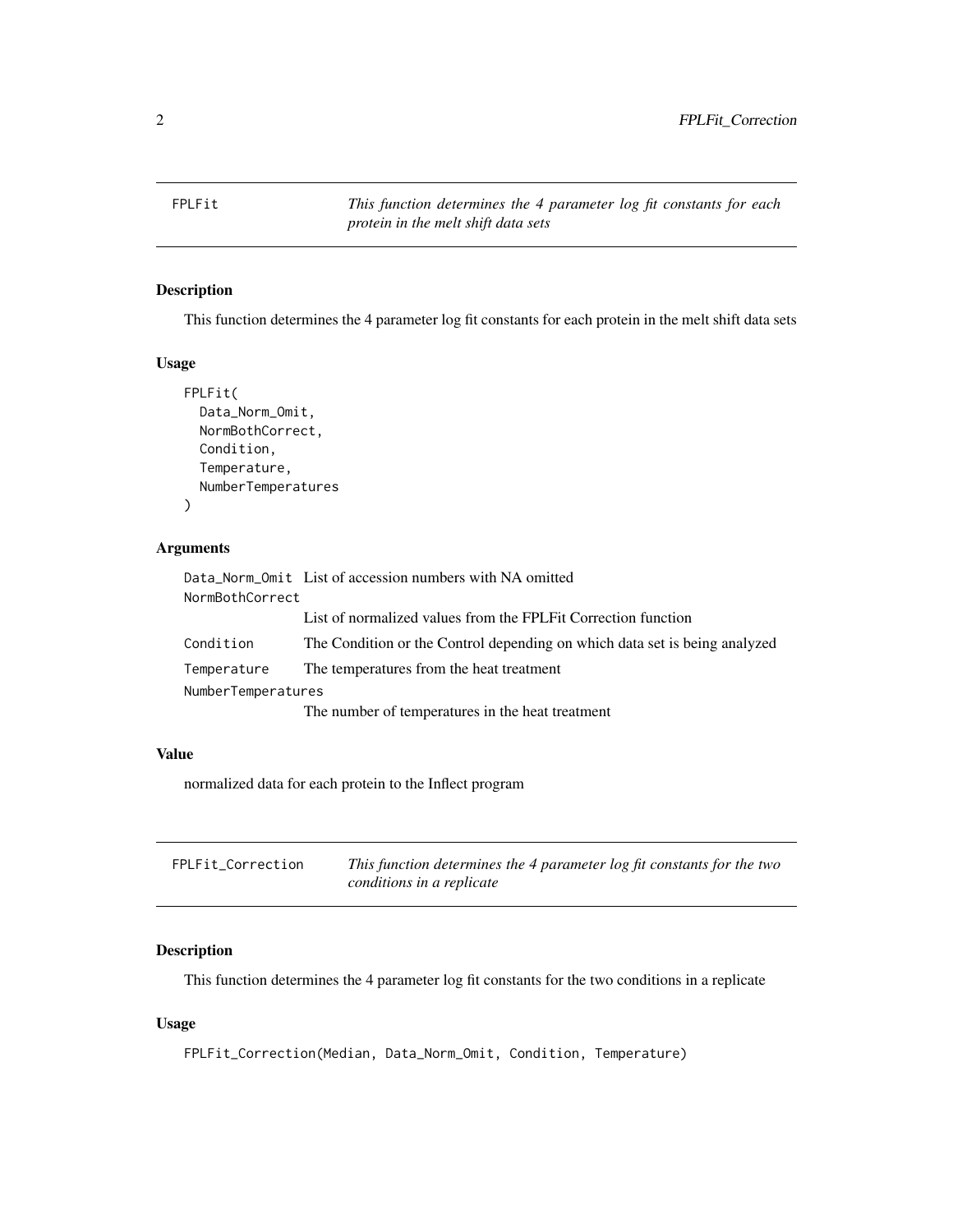#### <span id="page-2-0"></span>Inflect 3

#### Arguments

| Median      | The median fold change abundance from each temperature                     |
|-------------|----------------------------------------------------------------------------|
|             | Data_Norm_0mit List of accession numbers with NA omitted                   |
| Condition   | The Condition or the Control depending on which data set is being analyzed |
| Temperature | The temperatures from the heat treatment                                   |

#### Value

normalized data to the Inflect program

| Inflect | This function analyzes raw abundance data from a Thermal Proteome     |
|---------|-----------------------------------------------------------------------|
|         | Profiling experiment and calculates melt temperatures and melt shifts |
|         | for each protein in the experiment.                                   |

#### Description

This function analyzes raw abundance data from a Thermal Proteome Profiling experiment and calculates melt temperatures and melt shifts for each protein in the experiment.

#### Usage

Inflect(directory, Temperature, Rsq, NumSD, NReps)

#### Arguments

| directory    | the directory where the source data files to be analyzed are saved. This is also<br>the location where the results will be saved.                                                                                      |
|--------------|------------------------------------------------------------------------------------------------------------------------------------------------------------------------------------------------------------------------|
| Temperature  | the temperatures from the heat treatment procedure. An example entry Temperature<br>c(25,35,39.3,50.1,55.2,60.7,74.9,90)                                                                                               |
| Rsa          | the cutoff to be used for the melt shift curve fit. An example entry would be 0.95                                                                                                                                     |
| <b>NumSD</b> | the standard deviation cutoff to be used for the calculated melt shifts. For exam-<br>ple, if NumSD = 2, proteins with melt shifts greater than 2 standard deviations<br>from the mean will be considered significant. |
| <b>NReps</b> | the number of replicate experiments to be analyzed                                                                                                                                                                     |

#### Value

xlsx files with calculated melt shift for each protein in the experiment along with Upset plots that show the overlap in number of proteins stabilized and destabilized between each replicate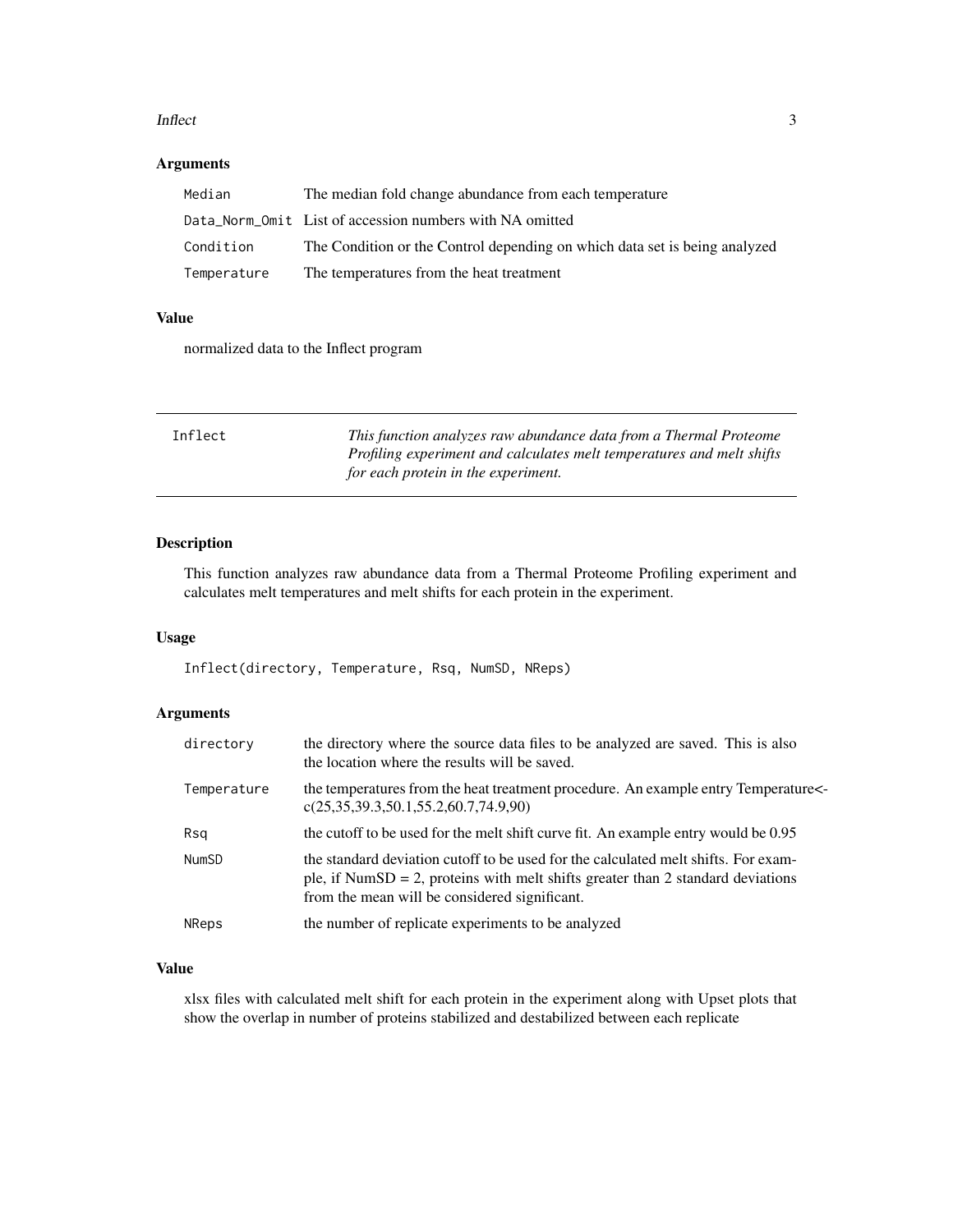<span id="page-3-0"></span>InflectWorkflow *This function analyzes raw abundance data from a Thermal Proteome Profiling experiment and calculates melt temperatures and melt shifts for each protein in the experiment.*

#### Description

This function analyzes raw abundance data from a Thermal Proteome Profiling experiment and calculates melt temperatures and melt shifts for each protein in the experiment.

#### Usage

InflectWorkflow(Rsq, NumSD, Temperature, Rep, SourcePath, OutputPath)

#### Arguments

| Rsa          | the cutoff to be used for the melt shift curve fit. An example entry would be 0.95                                                                                                                                     |
|--------------|------------------------------------------------------------------------------------------------------------------------------------------------------------------------------------------------------------------------|
| <b>NumSD</b> | the standard deviation cutoff to be used for the calculated melt shifts. For exam-<br>ple, if NumSD = 2, proteins with melt shifts greater than 2 standard deviations<br>from the mean will be considered significant. |
| Temperature  | the temperatures from the heat treatment procedure. An example entry Temperature<br>c(25,35,39.3,50.1,55.2,60.7,74.9,90)                                                                                               |
| Rep          | the number of replicate experiments to be analyzed                                                                                                                                                                     |
| SourcePath   | The path for the source data                                                                                                                                                                                           |
| OutputPath   | The path for the output data                                                                                                                                                                                           |

#### Value

xlsx files with calculated melt shift for each protein in the experiment